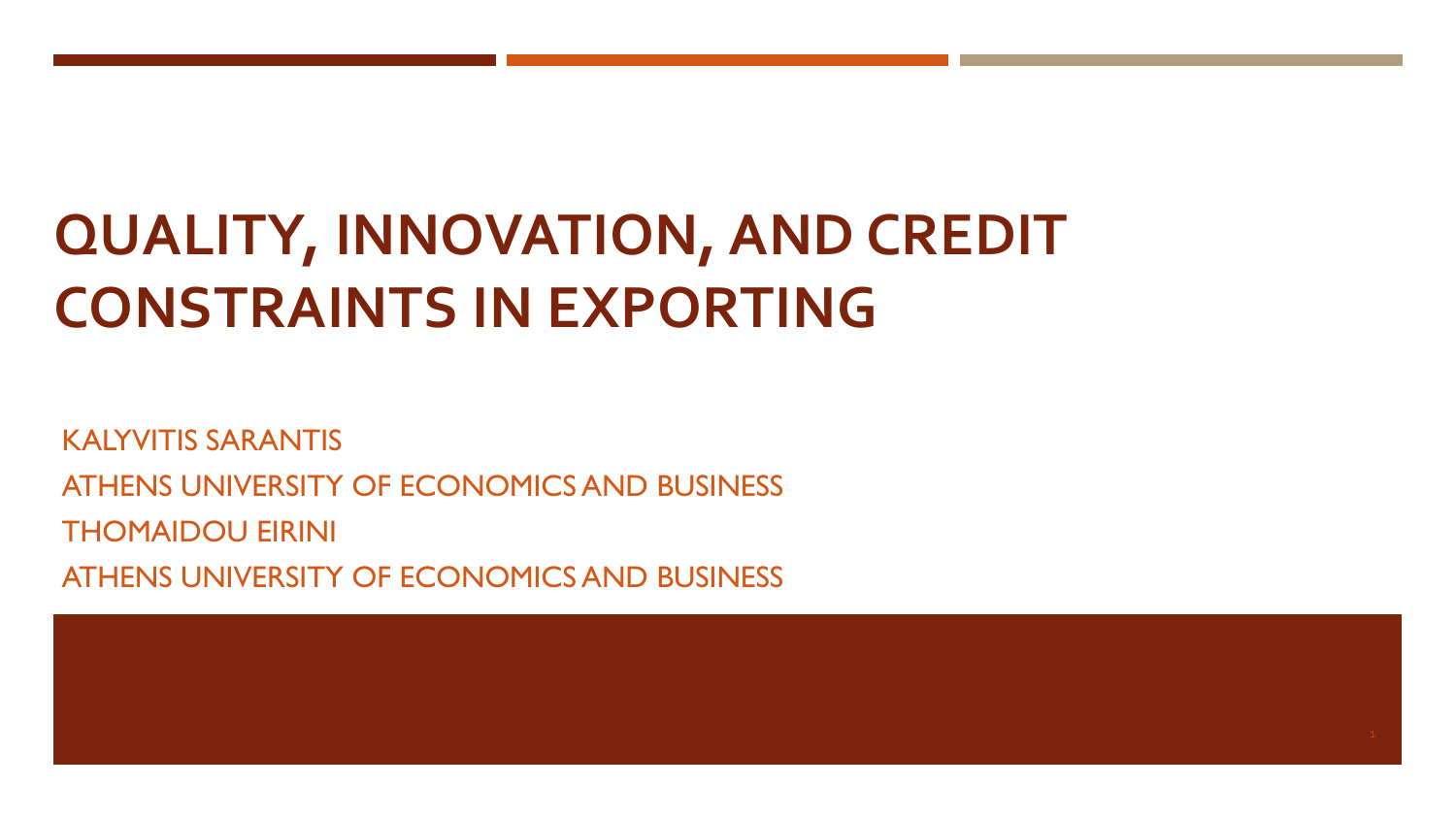### QUALITY IN INTERNATIONAL TRADE

**determines terms of trade** 

Schott (QJE 2004), Hallak (JIE 2006), Hallak and Schott (QJE 2011), Feenstra and Romalis (QJE 2014)

**shapes firm-level trade activity** 

Crozet et al. (RES 2012), Gervais (CJE 2015), Manova and Zhang (QJE 2012)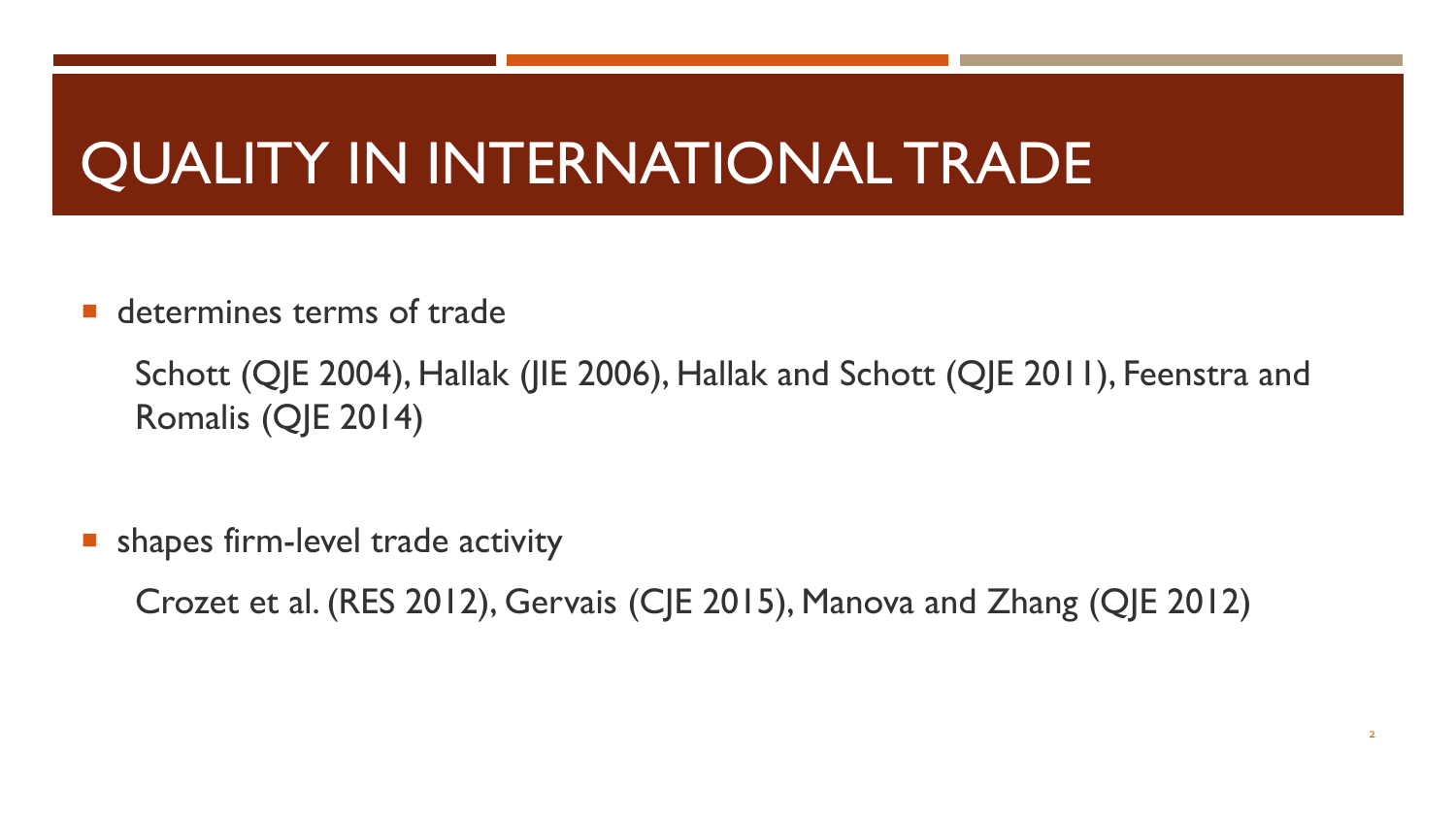#### INNOVATION AND TRADE

what encourages/hinders innovation at the firm-level

- import competition
- export opportunities
- access to imported intermediaries
- **E** credit constraints

- **Innovation improves export performance**
- $\blacksquare$  introduction of new products to the market or expansion of the range of products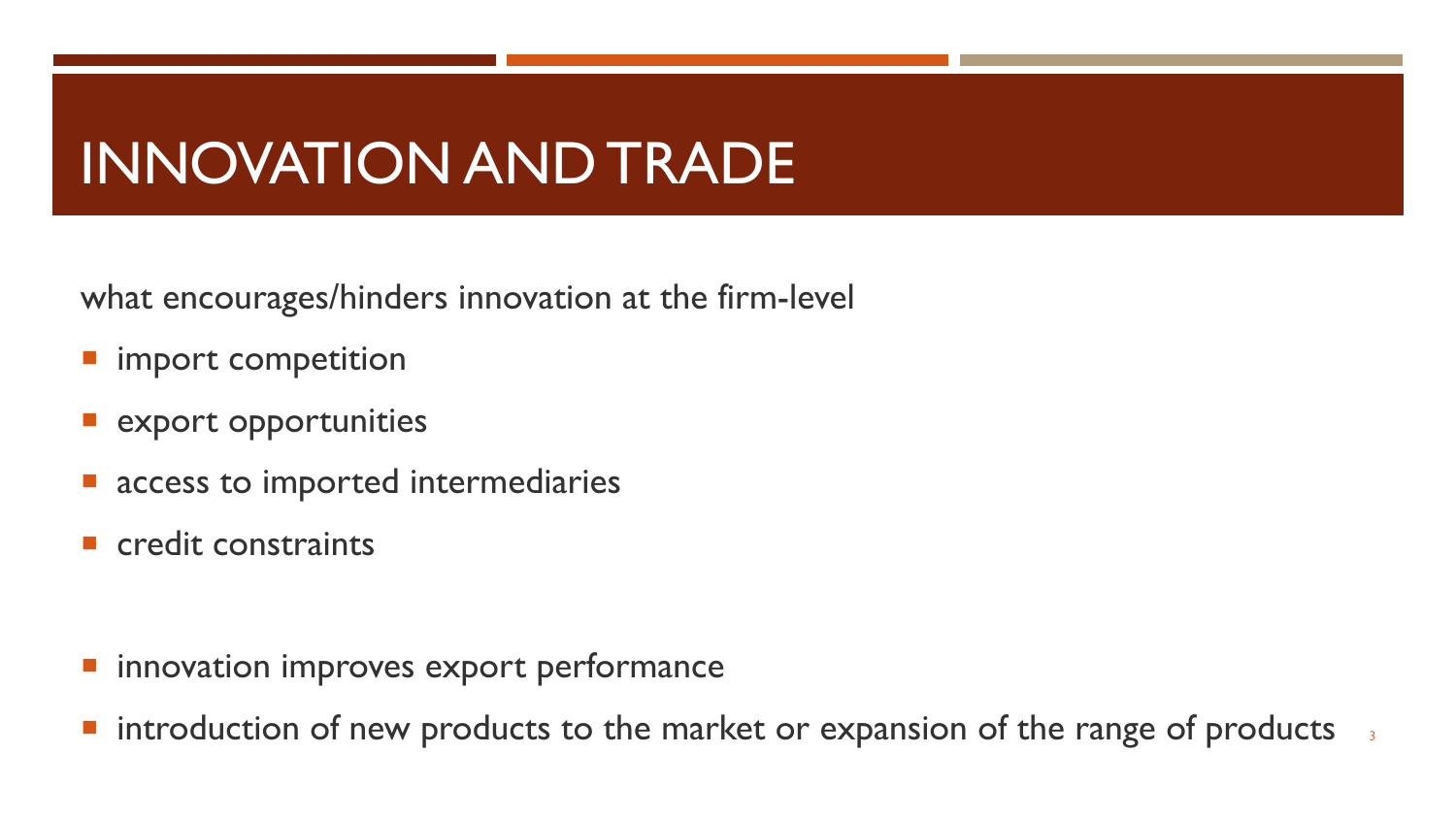# INNOVATION AND QUALITY

innovation increases the intensive margin

Flam and Helpman (AER 1987), Grossman and Helpman (QJE 1991)

■ increased spending on R&D enables firms to increase quality Grossman and Helpman (RES 1991, QJE 1991)

 $\blacksquare$  the impact on the intensive margin is higher Chen (WE 2013)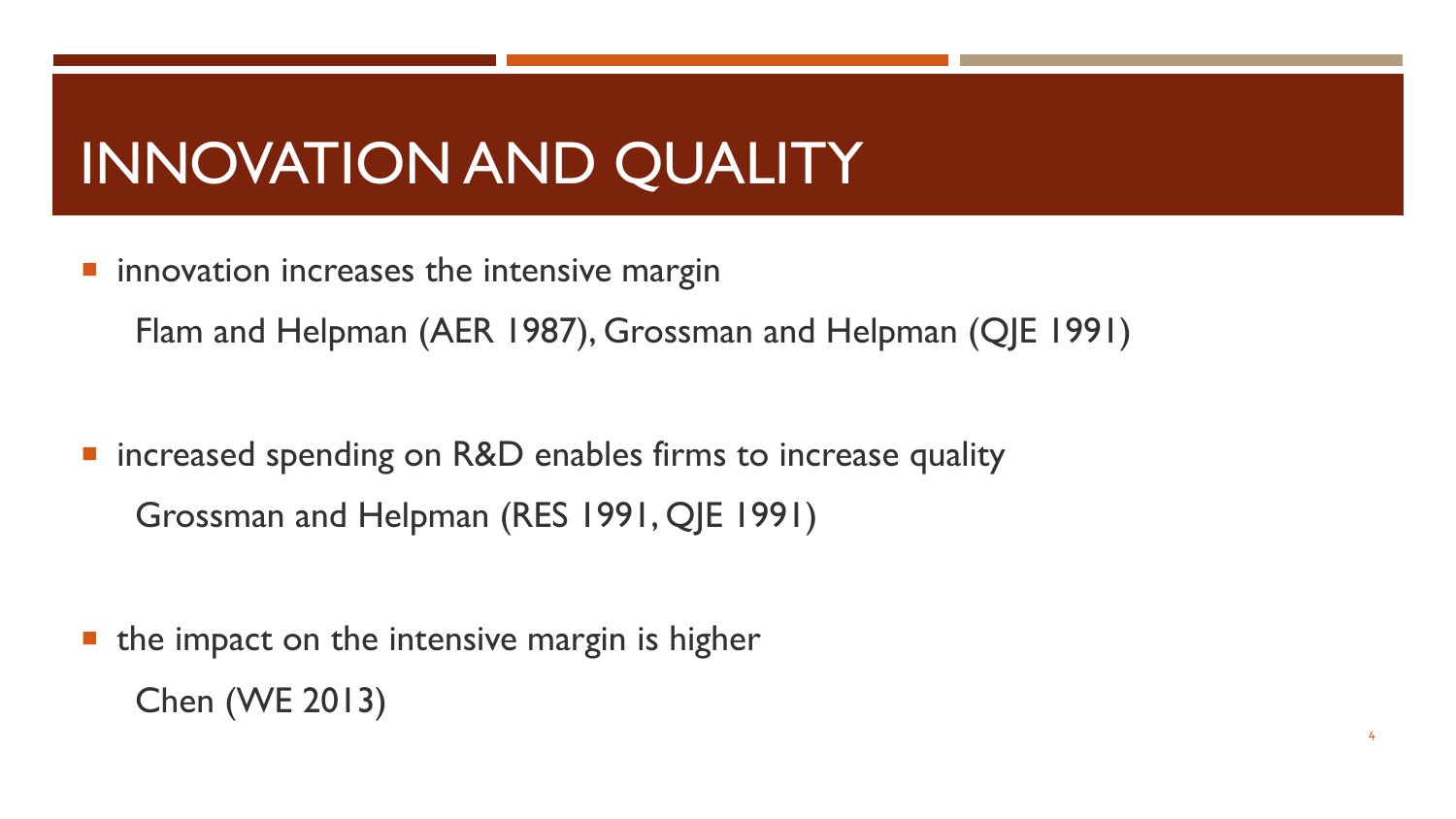# QUALITY AND CREDIT CONSTRAINTS

- **Firm's export activity depends on financial factors** Bellone et al. (WF 2010), Minetti and Zhu (JIE 2011)
- less financially-constrained firms increase the quality of their products Fan et al. (JCE 2015), Dinopoulos et al. (JIMF 2020)
- financial structure matters for a firm's ability to compete in international markets Bernini et al. (JBF 2015)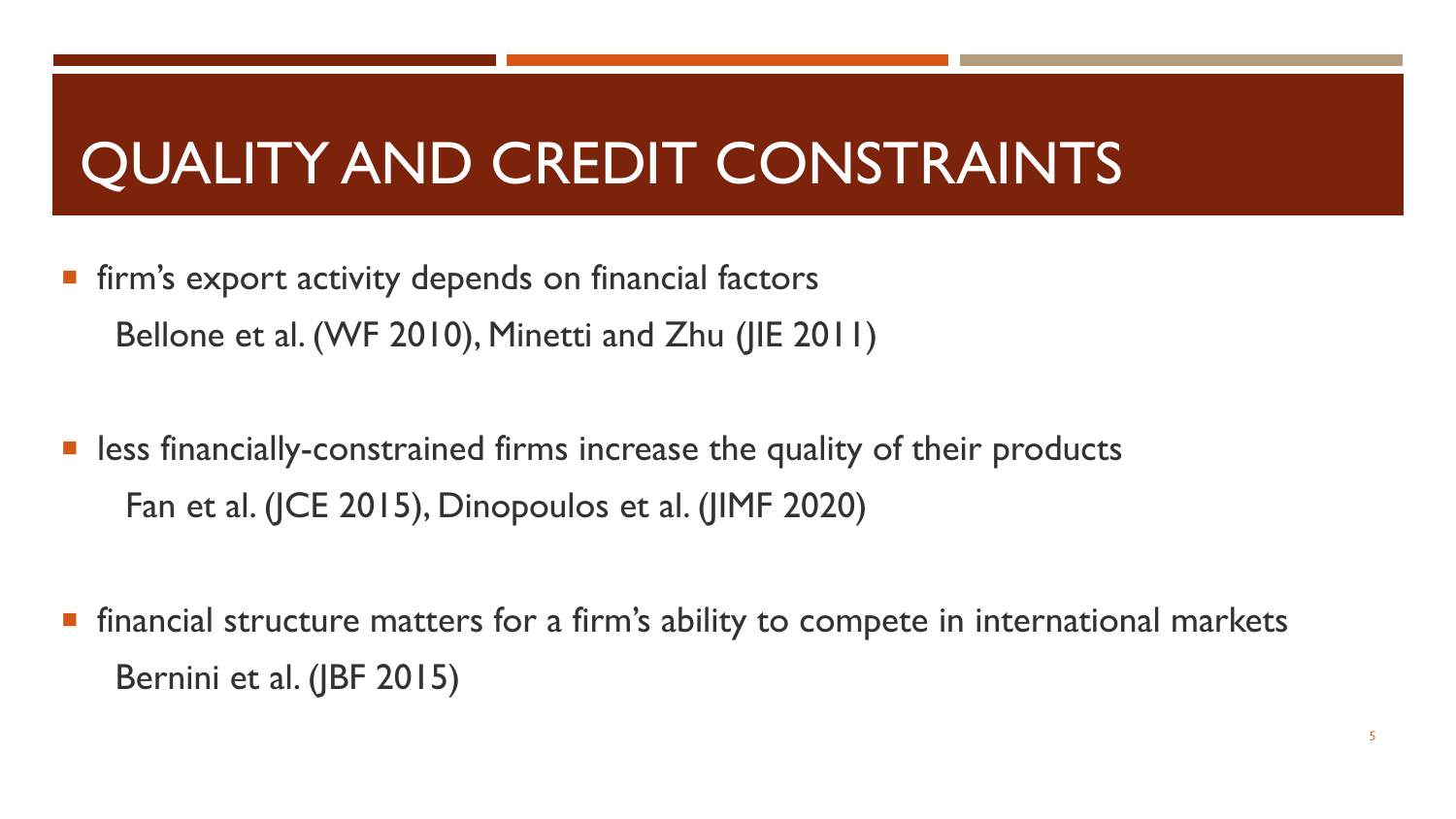#### QUALITY, INNOVATION AND CREDIT CONSTRAINTS

**•** positive relationship between innovation and product quality

**E** credit constraints have a negative impact on quality

**F** financing constraints may affect an exporter's investment decisions on R&D activity Brown et al. (EER 2012), Crino and Ogliari (JIE 2017), Jin et al. (EJOR 2019)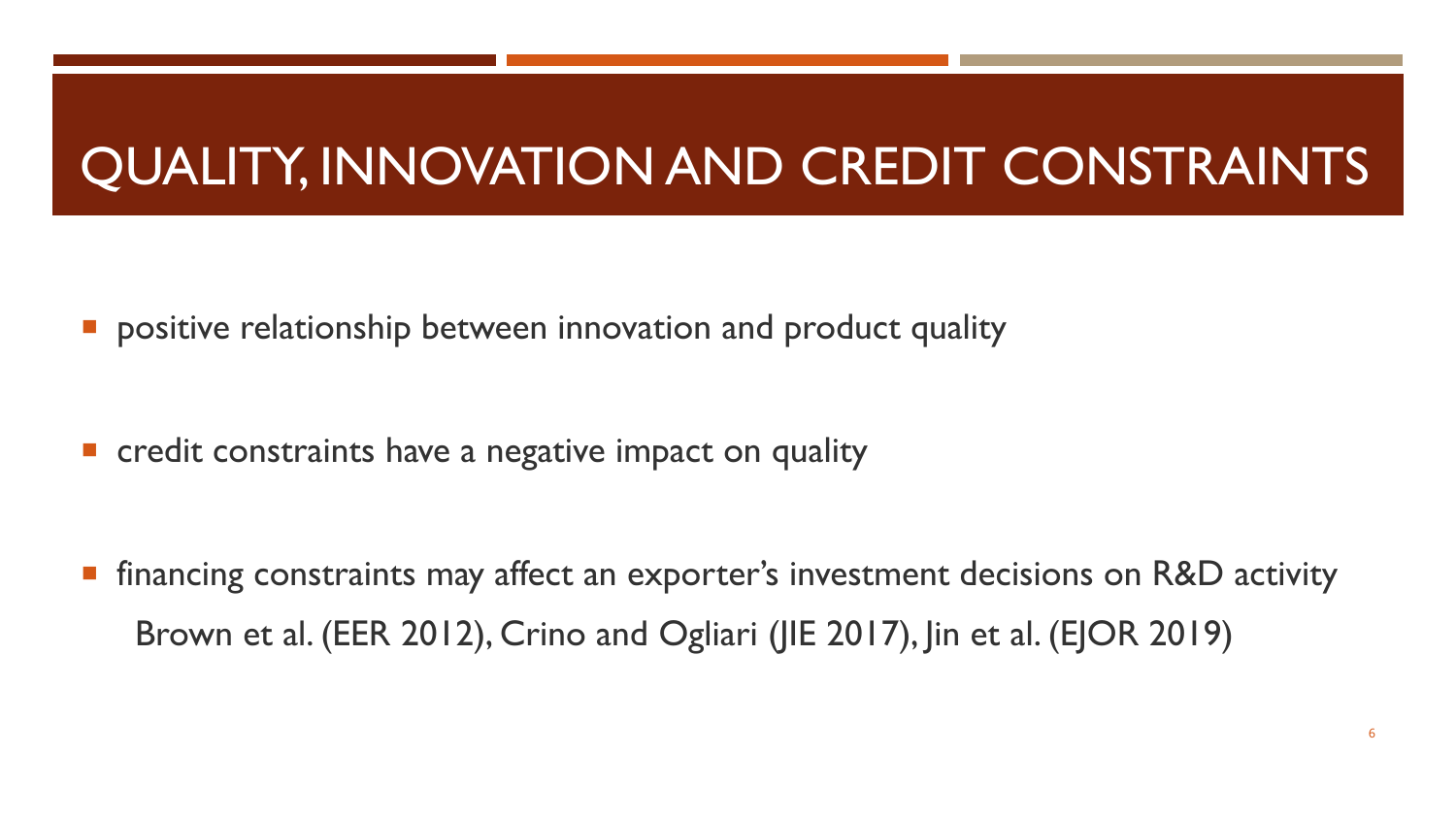#### A THEORETICAL MODEL OF ENDOGENOUS QUALITY, INNOVATION, AND CREDIT CONSTRAINTS

■ demand structure follows Feenstra and Romalis (QJE 2014), Dinopoulos et al. (JIMF 2020)

utility of consumer *j*

$$
U_j = \sum_{i=1}^n \beta_j \lambda_i \ln(x_{ij} + \theta) + x_{0j}
$$

**Cost function** 

$$
C(q,\lambda) = \frac{(\lambda r)^2}{2} + \delta \frac{q\lambda}{r}
$$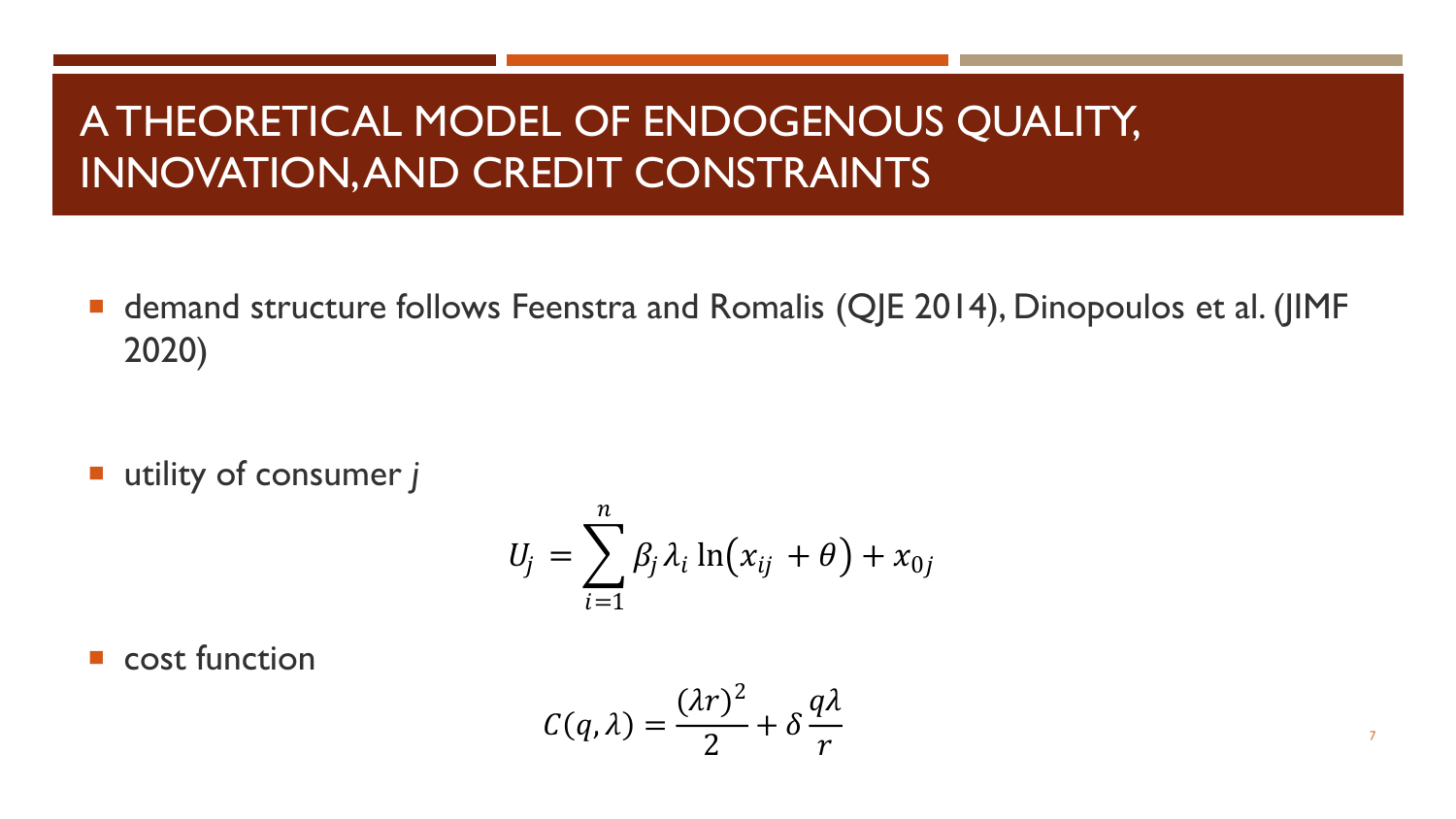#### EQUILIBRIUM

■ Each firm maximizes expected profit from exporting by *choosing output and product quality,* and by taking the level of credit constraints and innovation expenditures as given

$$
\pi(q,\lambda) = \frac{I^{\gamma} \lambda q}{qN^{-1} + \theta} - \frac{(\lambda r)^2}{2} - \delta \frac{q\lambda}{r}
$$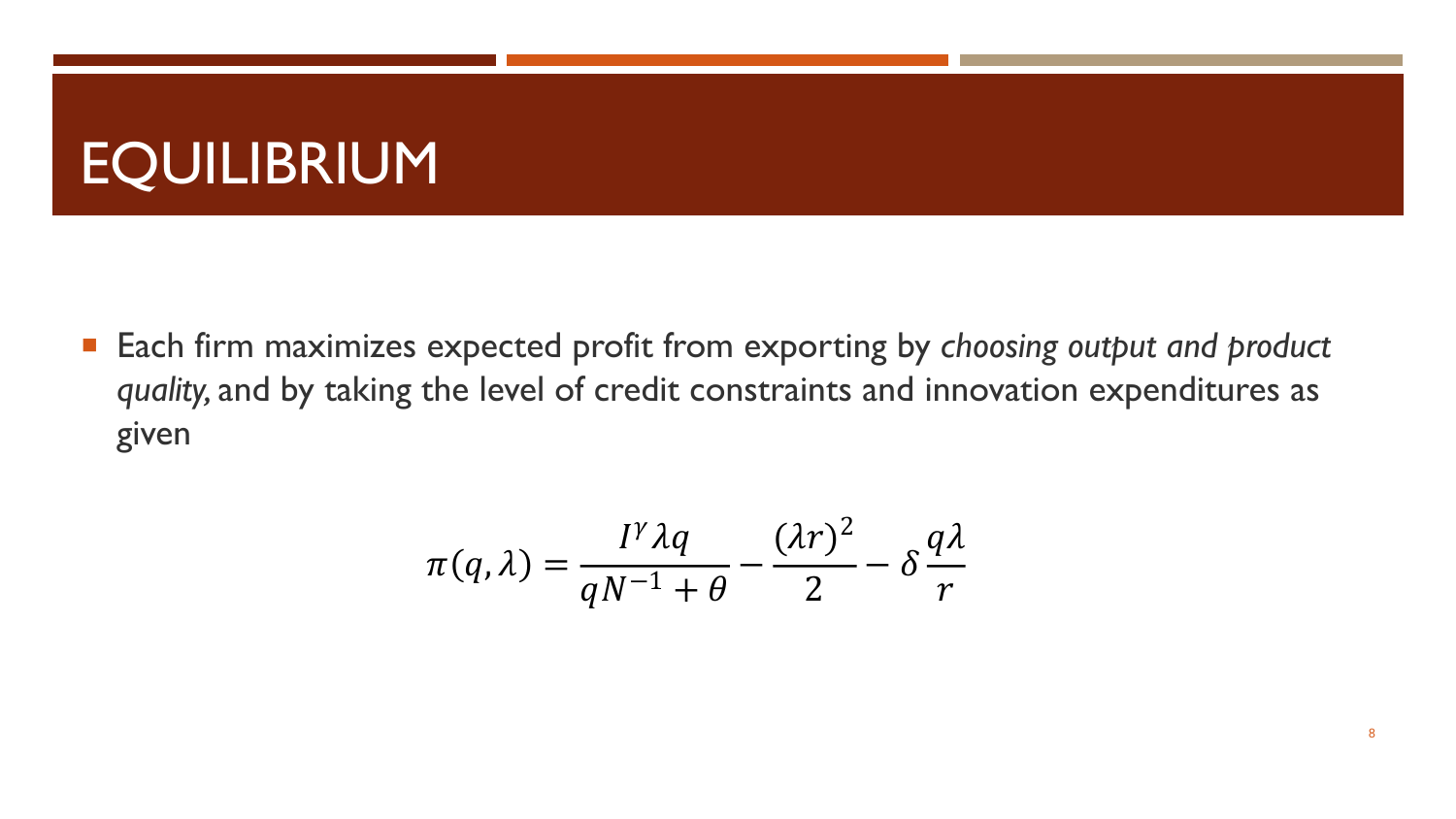### QUALITY AND INNOVATION

the relationship between product quality and innovation at the firm level is

- *positive* when the firm's innovation expenditures are above a threshold
- becomes *negative* when firm's innovation expenditures are below this threshold



**Innovation and product quality**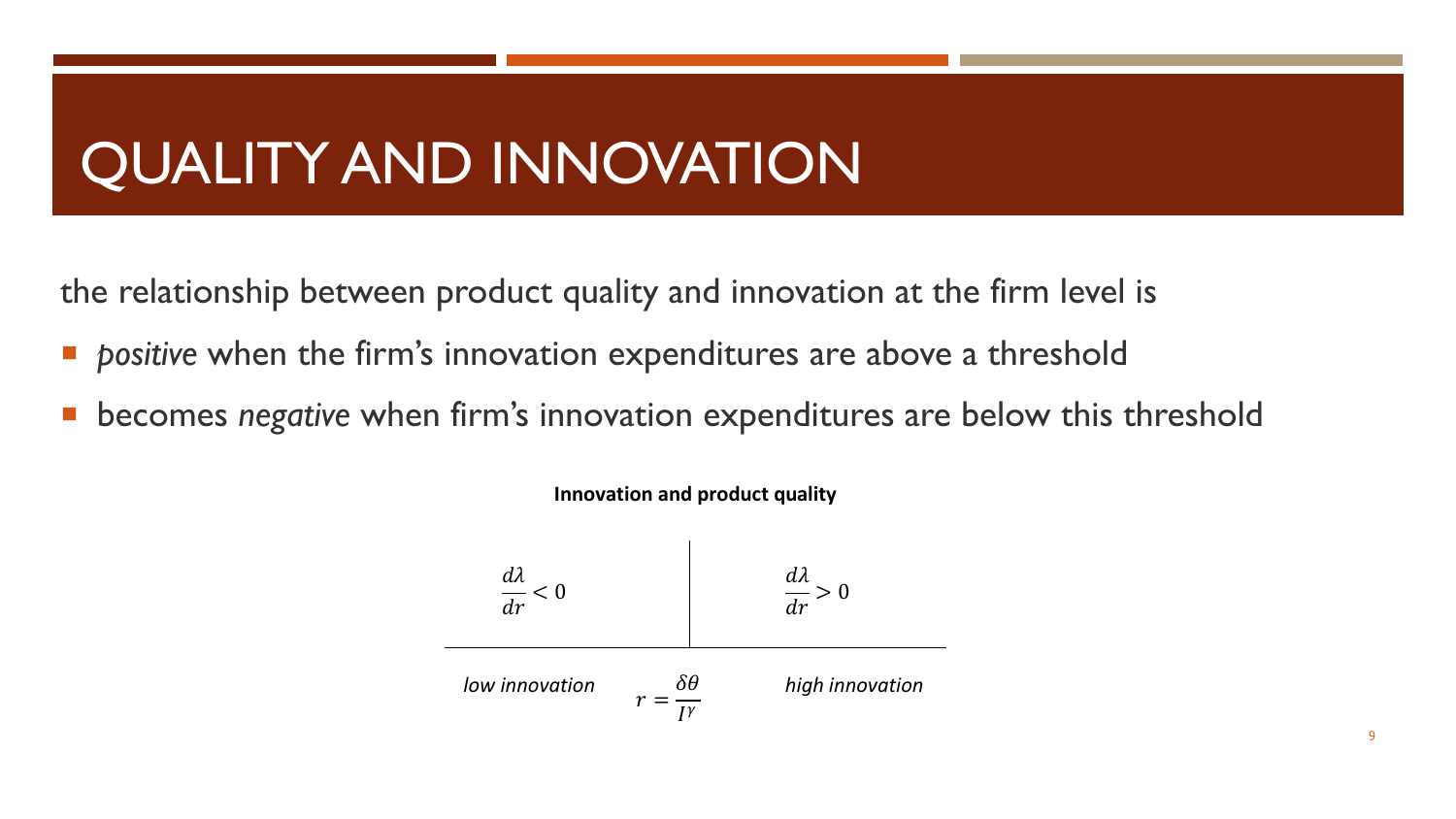#### **DATA**

Greek exports and imports at the firm level, *Eurostat*

highly disaggregated (HS6) value and quantity, 2002-2014

outliers: product classification inconsistencies through time; rounding errors and misreporting; large variations

 information at the firm-level, Annual Manufacturing Survey by the *Hellenic Statistical Authority*, 2002-2014 employees and wages by employment category

operating costs

R&D expenses/personnel

outliers: on variables of interest

firm-level data on credit constraints, ICAP database by the *ICAP Group SA*, 2001-2014

total assets/debt

real/intangible assets

firm age

outliers: on variables of interest 10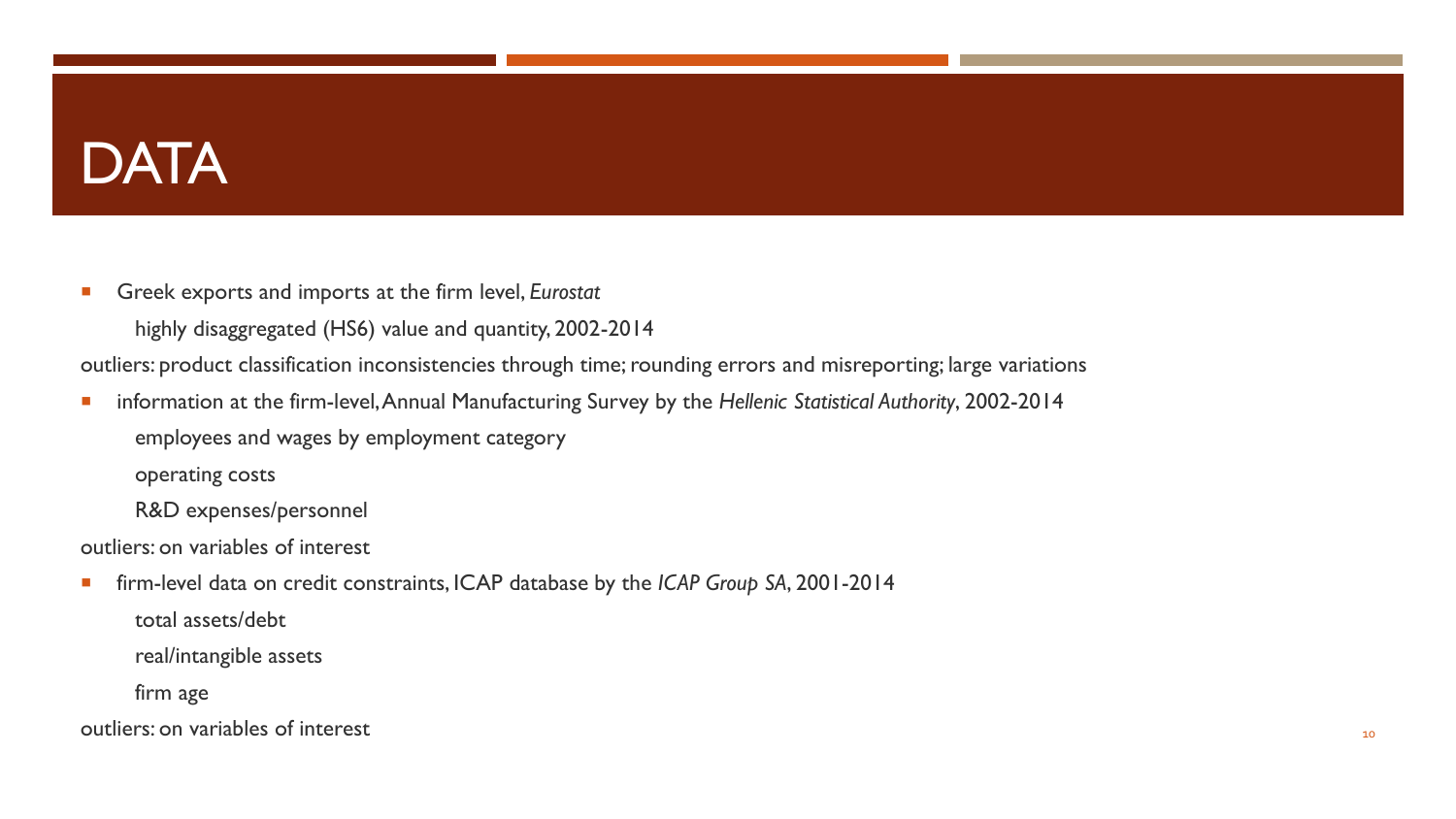#### CROSS-COUNTRY COMPARISON

#### **Cross-country comparison**

|                                      | Greece       | <b>Belgium</b>           | France      | Hungary     | Sweden       | Portugal |
|--------------------------------------|--------------|--------------------------|-------------|-------------|--------------|----------|
| Avg exports per firm<br>(in mn euro) | $\mathbf{1}$ | 6.2                      | $0.4 - 2.6$ | $0.3 - 1.4$ | $9.2 - 60.6$ | 1.3      |
| Avg number of<br>export destinations | 2.5          | $\overline{\phantom{a}}$ | $1.3 - 2.2$ | $1.1 - 1.3$ | $1.4 - 3.2$  | 3.8      |
| Avg number of<br>exported products   | 7.8          | 9.3                      | $3.7 - 7.1$ | $3.4 - 6.7$ | $5.7 - 7.1$  | 8.7      |

Notes: All figures reported refer to annual values. Author's own calculations for Greece calculated over the 2002-2014. Calculations for Belgium, France, Hungary, and Sweden are from Baldwin et al. (2008), while statistics for Portugal are from Bastos et al. (2018) for the year 1997. Statistics for France, Hungary and Sweden are calculated in ranges as they are based on calculations that depend on destination country groups, for the year 1999.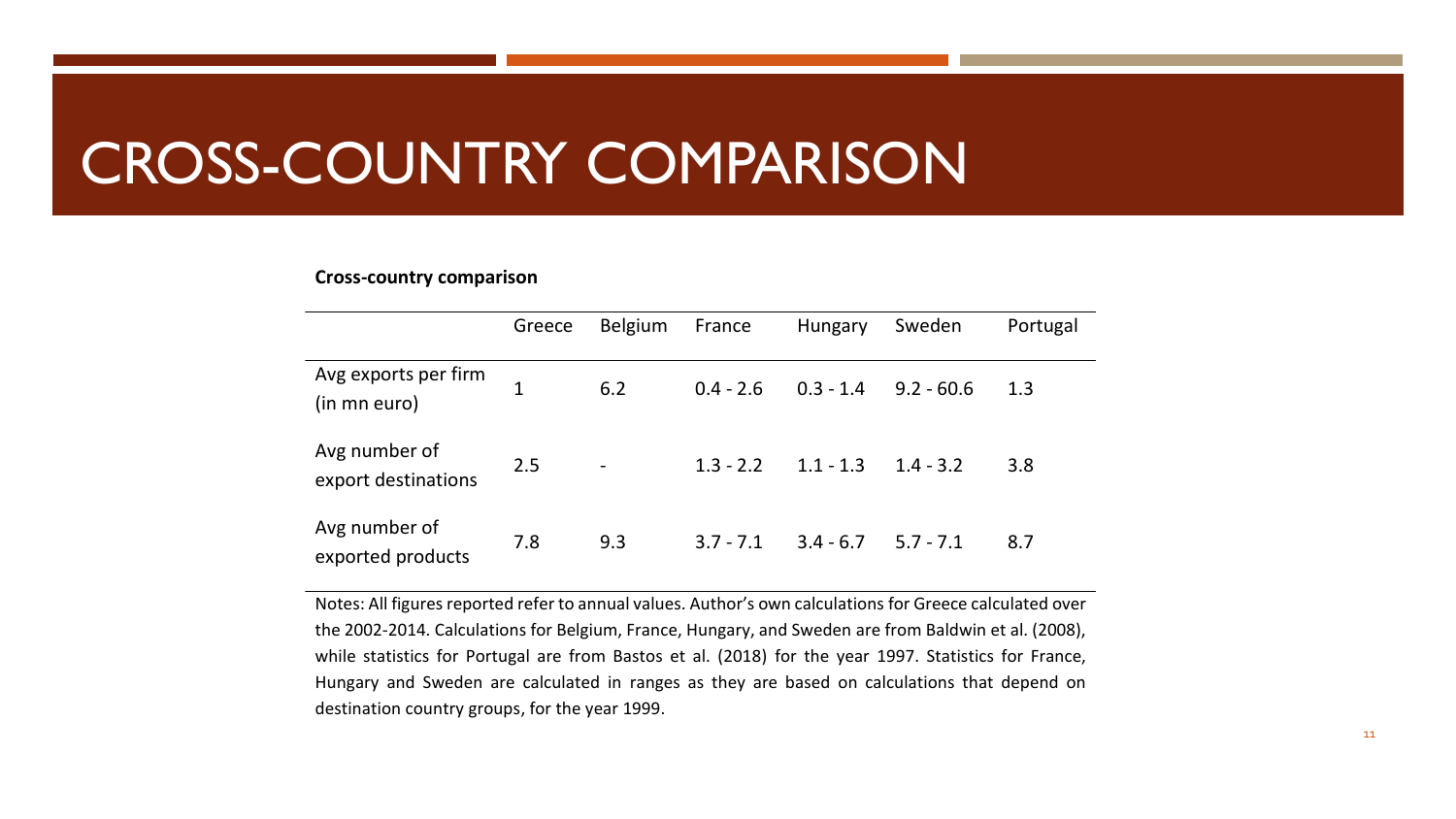# PRODUCT QUALITY

unobserved attribute

definition of product quality: any intrinsic characteristic that improves the consumer appeal of a product given its price

common proxy: export price ('unit value')

high product prices do not necessarily suggest high product quality (see Henn et al., IMF ER 2020)

may vary for reasons other than quality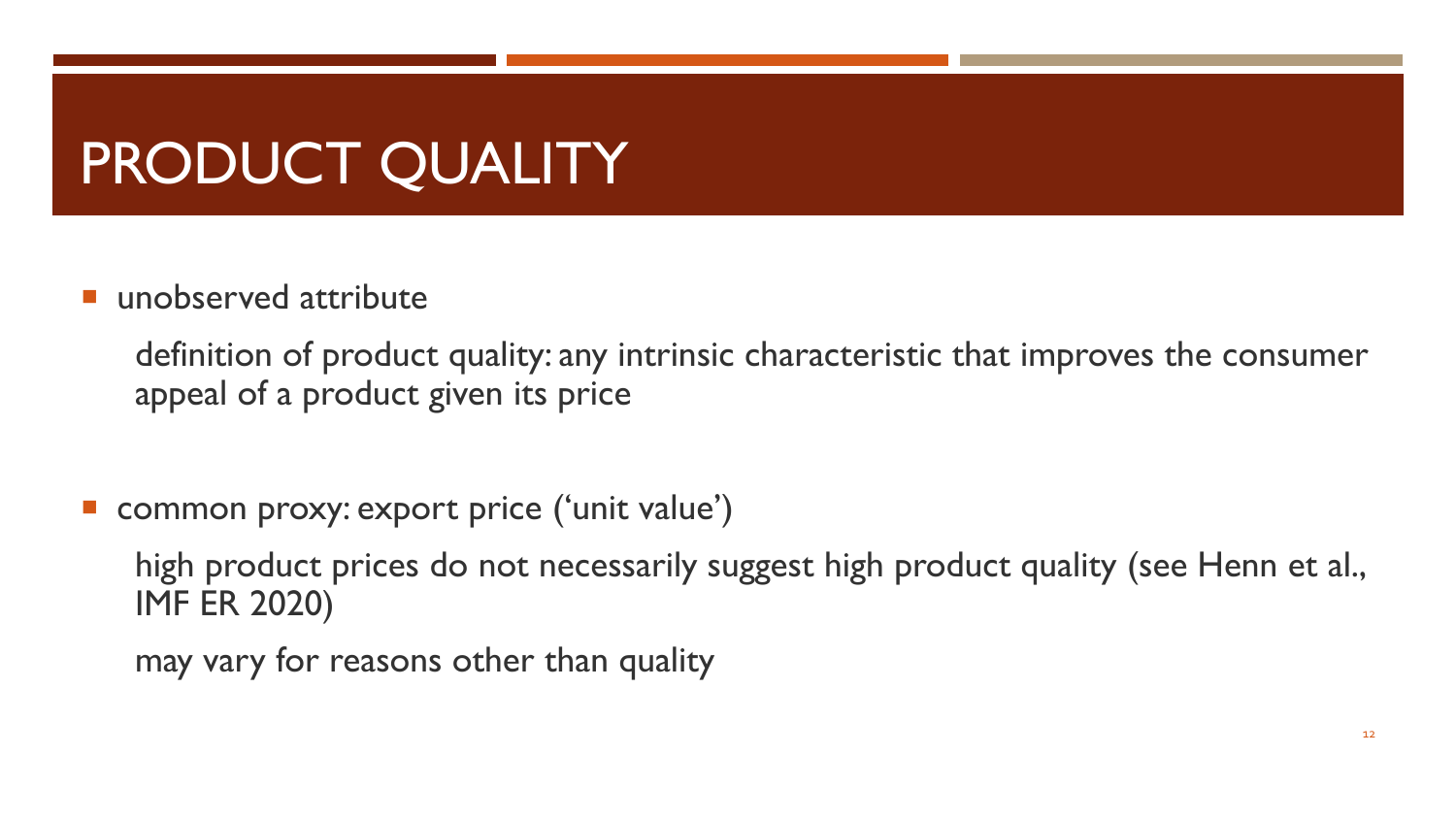#### QUALITY MEASURES

*expert assessments on quality* 

Crozet et al. (RES 2012), Atkin et al. (QJE 2017), Chen and Juvenal (JIE 2016; JDE 2018)

*country-level quality estimates* (Hallak and Schott QJE 2011)

among countries with identical export prices, the country with the higher trade balance is revealed to possess higher product quality

*product-level quality estimates* (Khandelwal RES 2010)

higher quality is assigned to products with higher market shares conditional on prices

- **P** price endogeneity
- instruments do not vary across firms within a market 13 and 13 and 13 and 13 and 13 and 13 and 13 and 13 and 13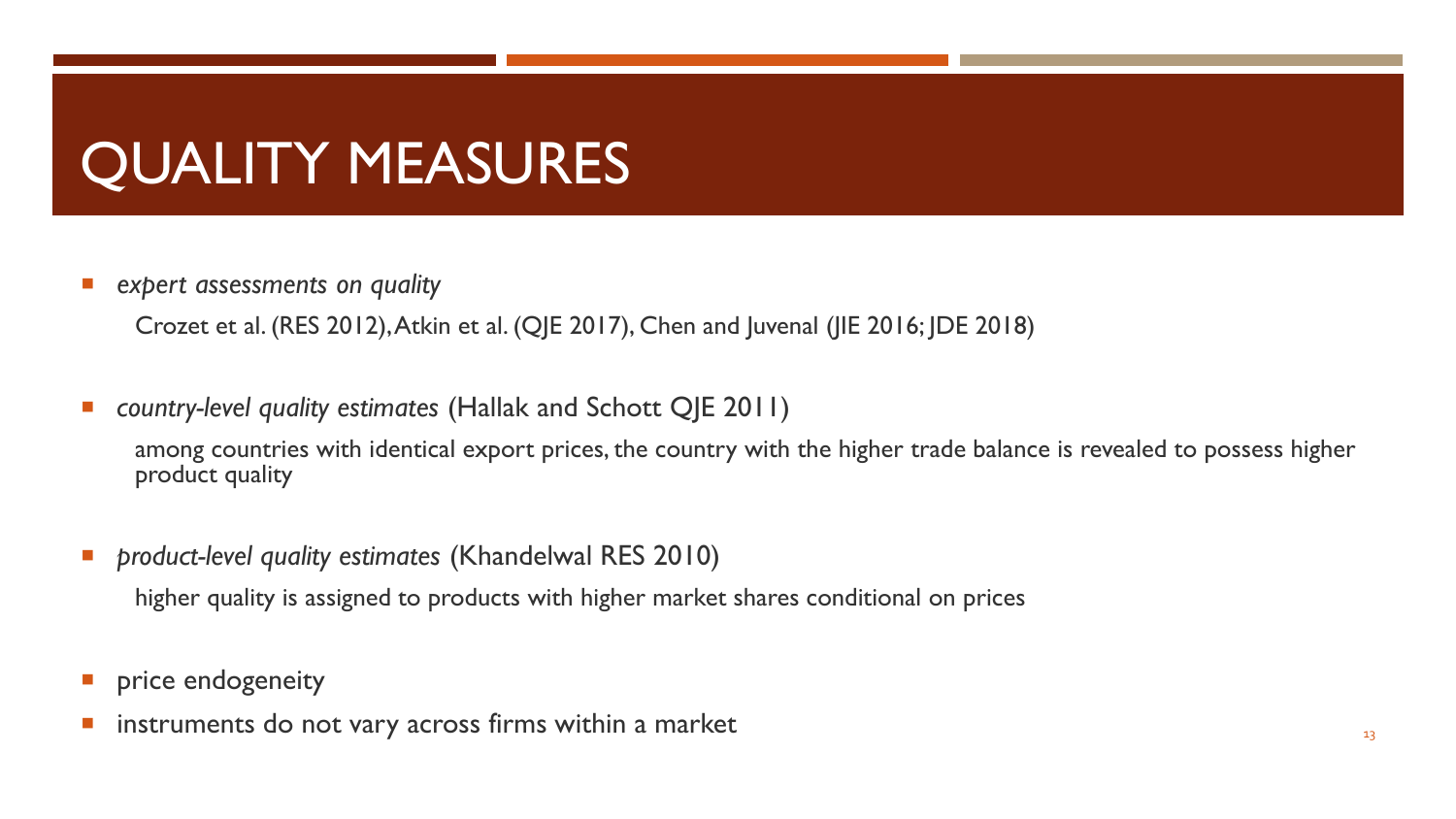#### FIRM-PRODUCT QUALITY: AN INSTRUMENTAL APPROACH

- **Piveteau and Smagghue (JIE 2019)**
- CES demand system with quality as a utility shifter
- real exchange rate shocks on inputs are cost shocks exogenous to demand shocks
- endogeneity of prices addressed by real exchange rates interacted with firm-specific importing shares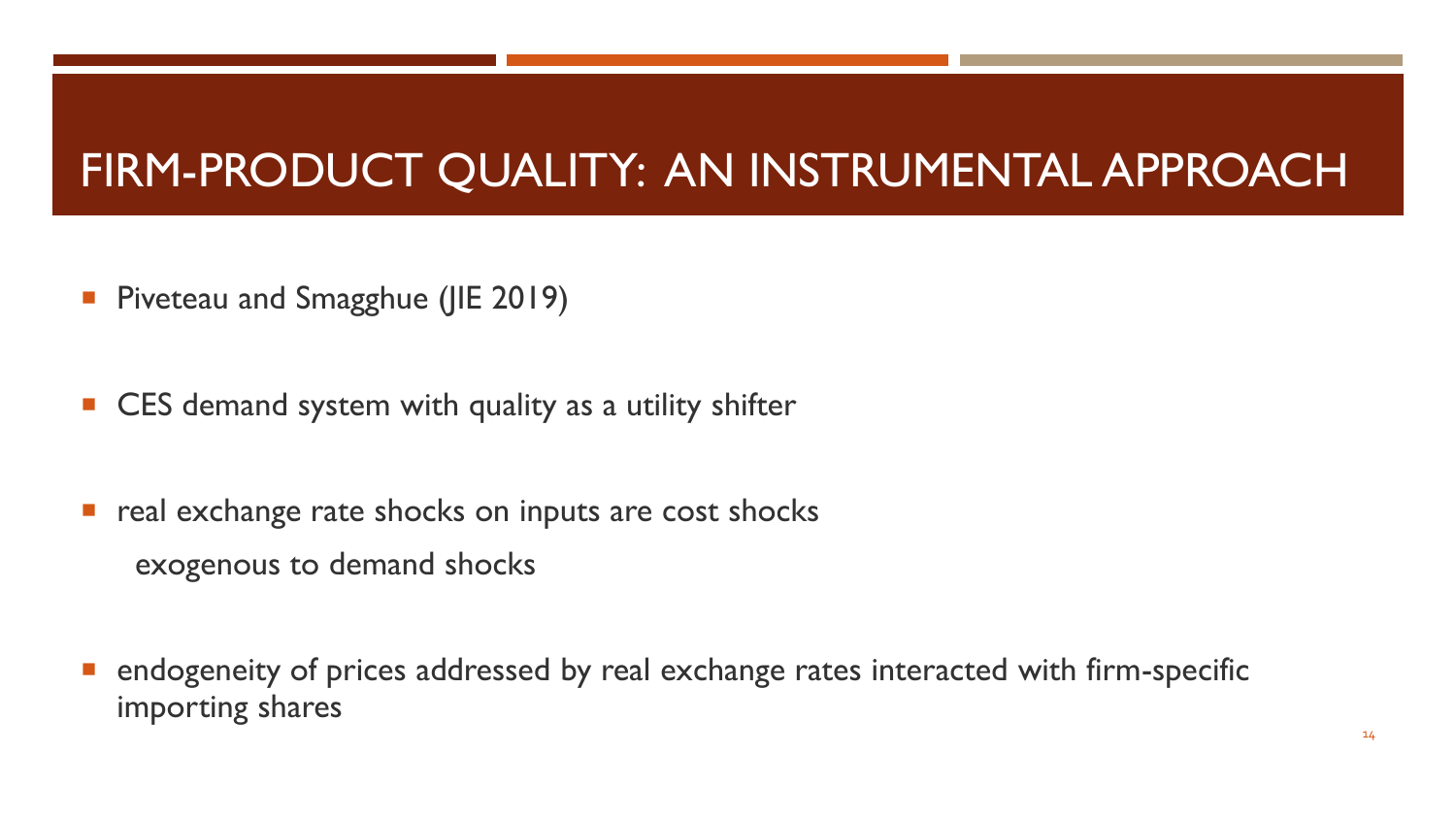#### POSSIBLE BIASES AND SOLUTIONS

instrument endogenous to quality

*higher quality producing firms import higher quality inputs from countries with stronger currencies*

add variety-specific fe

**unclear-shifting bias** 

*improved competitiveness to an exporting destination due to importing higher quality inputs; exporting higher quality products to that destination* 

export- and import-weighted gdp per capita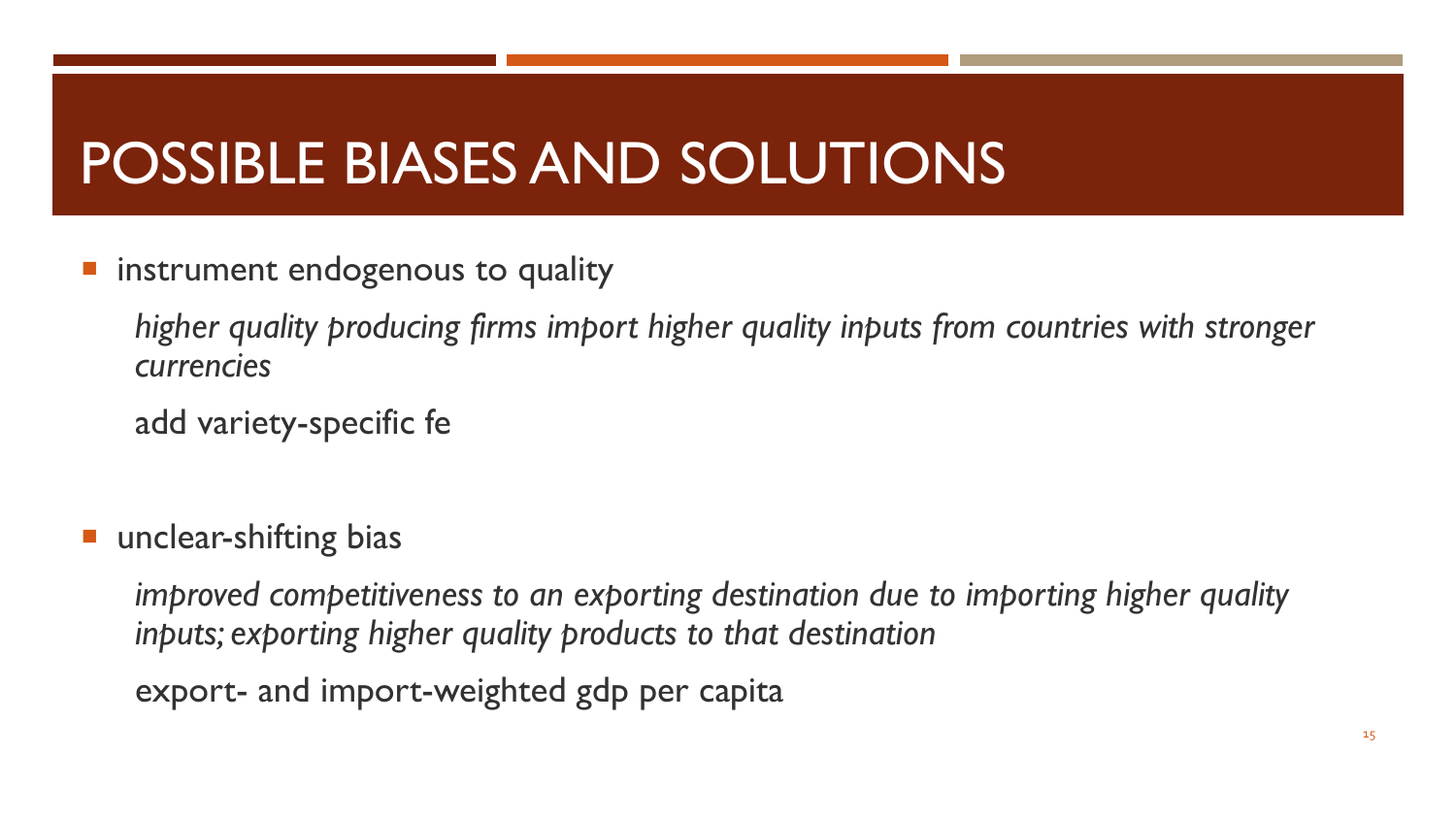#### DEMAND ESTIMATION

1st stage

 $\log p_{\text{fgdt}} = \eta RER_{\text{ft}} + entry_{\text{fgdt}} + \beta gdpc_{\text{ft}} + \delta_{\text{fgds}} + \delta_{\text{gdt}} + u_{\text{fgdt}}$ 

where p denotes the export price of variety fgd at time t

■ 2nd stage

 $f_{gdt} = (1 - \sigma) \log \hat{p}_{fgdt} + entry_{fgdt} + \alpha gdpc_{ft} + \gamma_{fgds} + \gamma_{gdt} + \varepsilon_{fgdt}$  $+$  entry  $_{f\varrho dt}$  +  $\alpha$  gdpc  $_{f\!t}$  +  $\gamma$   $_{f\varrho ds}$  +  $\gamma$   $_{\varrho dt}$  +  $\varepsilon$   $_{f\varrho dt}$ 

where s denotes the sales of variety fgd at time t

Quality measure

$$
\lambda_{fgdt} = \hat{\alpha} gdpc_{ft} + \hat{\gamma}_{fgds} + \hat{\varepsilon}_{fgdt}
$$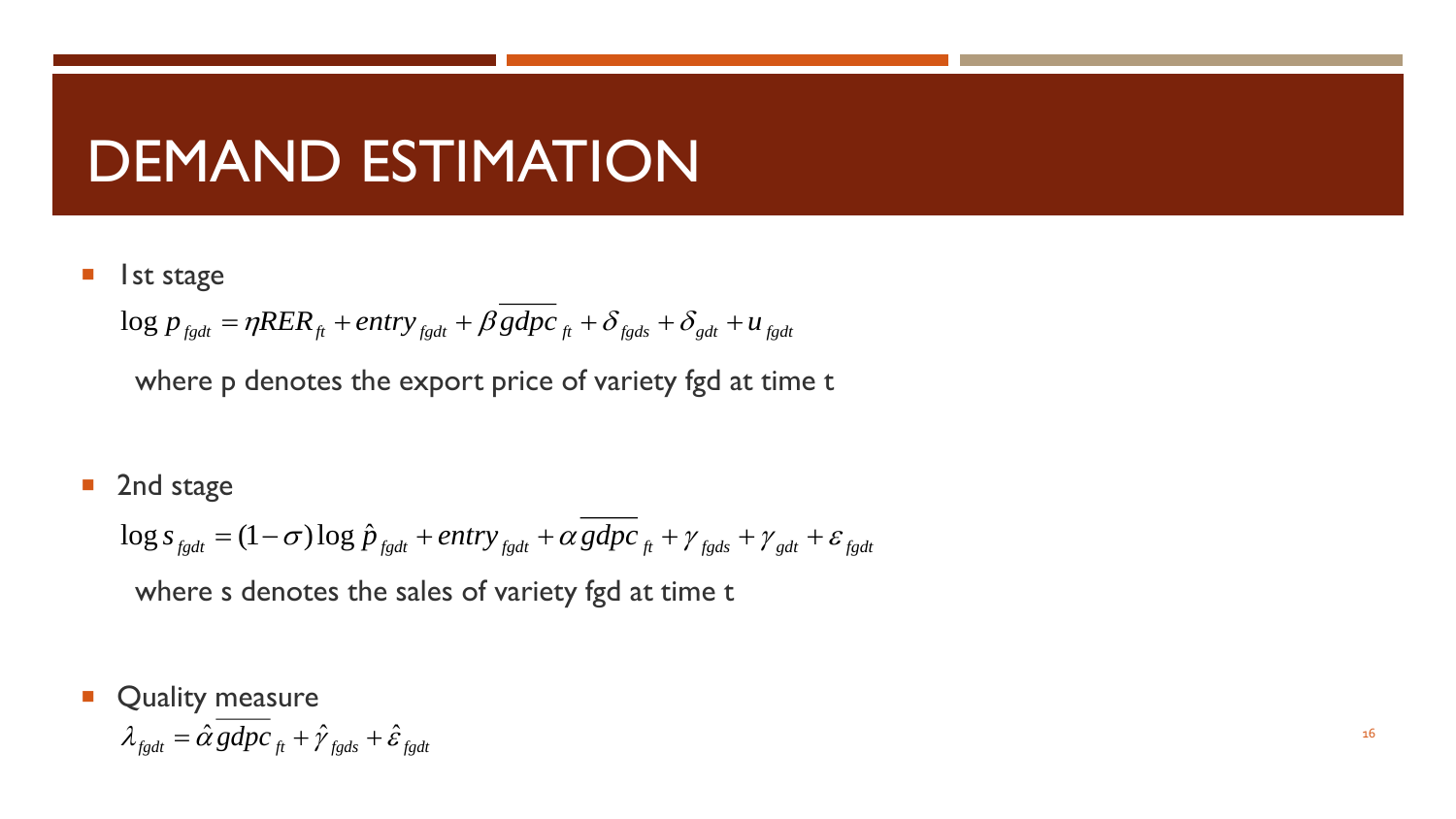#### ESTIMATED PRODUCT QUALITY

■ quality at the firm, destination, product (HS6 category) and year level

**I** identified relatively to the average quality in a destination market

#### **Clothing Accessories Exported to Germany in 2014**

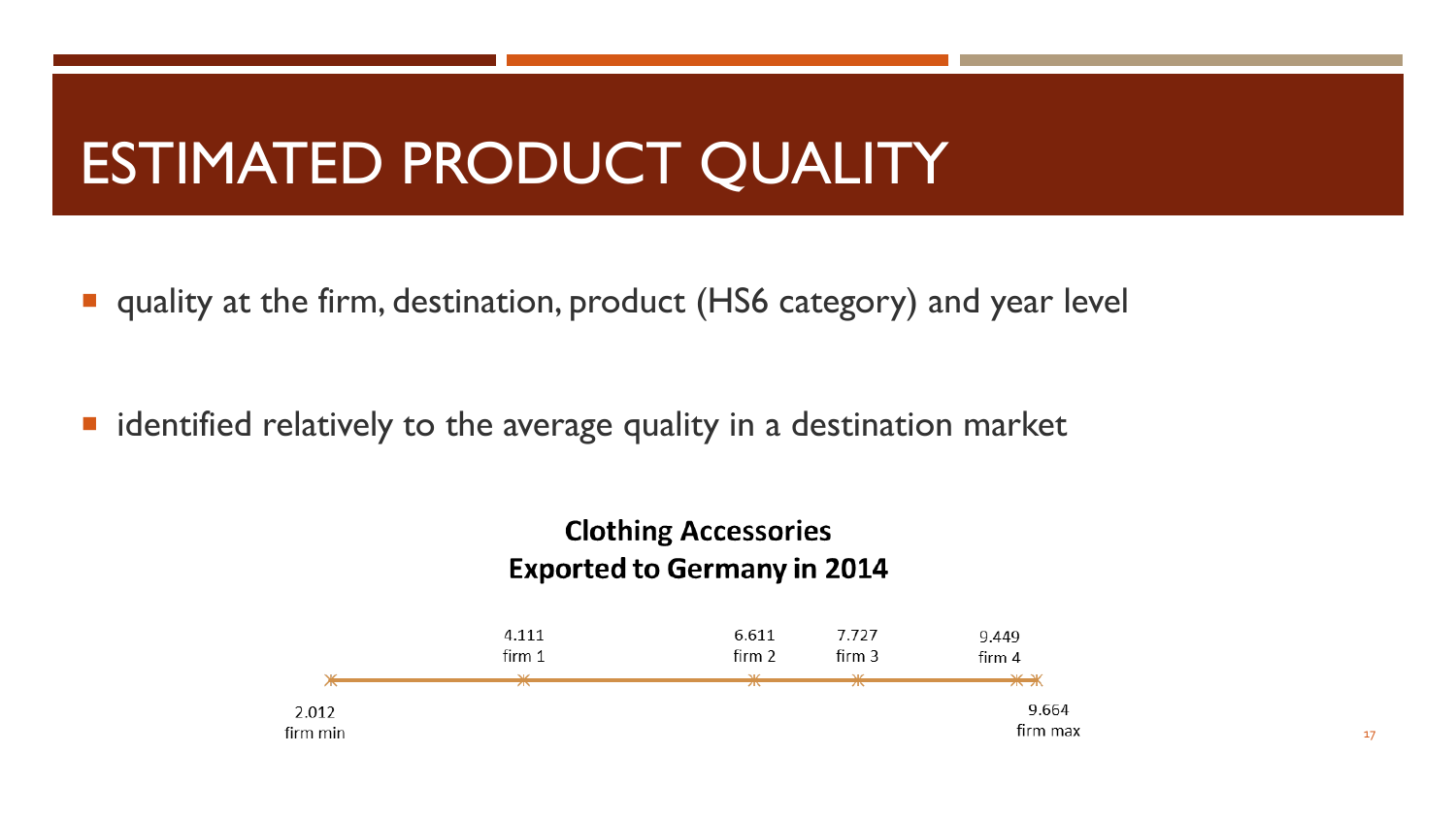| <b>Aggregate demand estimation</b> |             |                                                                                                              |             |
|------------------------------------|-------------|--------------------------------------------------------------------------------------------------------------|-------------|
|                                    | (1)         | (2)                                                                                                          | (3)         |
|                                    | OLS         | ${\sf IV}$                                                                                                   | ${\sf IV}$  |
| Panel A (1 <sup>st</sup> stage)    |             |                                                                                                              |             |
|                                    |             | $8.457***$                                                                                                   | 8.352 ***   |
| $RER_{ft0t}$                       |             | (2.344)                                                                                                      | (2.262)     |
|                                    |             |                                                                                                              | .165        |
| $RER$ <sub>ft0t-1</sub>            |             |                                                                                                              | (.539)      |
|                                    |             | .036                                                                                                         | .036        |
| GDPCex <sub>ft</sub>               |             | (.030)                                                                                                       | (.030)      |
|                                    |             | $-.003$                                                                                                      | $-.003$     |
| GDPCimft                           |             | (.006)                                                                                                       | (.006)      |
|                                    |             | $-0.042$                                                                                                     | $-0.042$    |
| entry                              |             | (.046)                                                                                                       | (.046)      |
| Panel B (2 <sup>nd</sup> stage)    |             |                                                                                                              |             |
|                                    | $-0.515$    | $-2.252*$                                                                                                    | $-2.221*$   |
| $log(price_{\text{født}})$         | (.102)      | (1.160)                                                                                                      | (1.175)     |
| GDPCex <sub>ft</sub>               | .240        | .297                                                                                                         | $.296***$   |
|                                    | (.193)      | (.189)                                                                                                       | (.190)      |
|                                    | $-0.012$    | $-0.015$                                                                                                     | $-0.015$    |
| GDPCimft                           | (.023)      | (.030)                                                                                                       | (.030)      |
|                                    | $-0.932***$ | $-0.949***$                                                                                                  | $-0.948***$ |
| entry                              | (.246)      | Dependent Variable : log price exports<br>Dependent Variable: log export volume<br>(.276)<br>13.01<br>49,384 | (.275)      |
| Kleibergen-Paap F-test             |             |                                                                                                              | 6.87        |
| obs.                               | 49,384      |                                                                                                              | 49,384      |

Notes: Pooled estimation including spell  $\times$  firm  $\times$  product  $\times$  destination and product  $\times$  destination  $\times$  year fixed effects. Standard errors are clustered at the firm level.  $* p < 0.1$ ,  $** p < 0.05$ ,  $*** p < 0.01$ .

ESTIMATING **TRADE** QUALITY: THE CASE OF **GREEK EXPORTERS**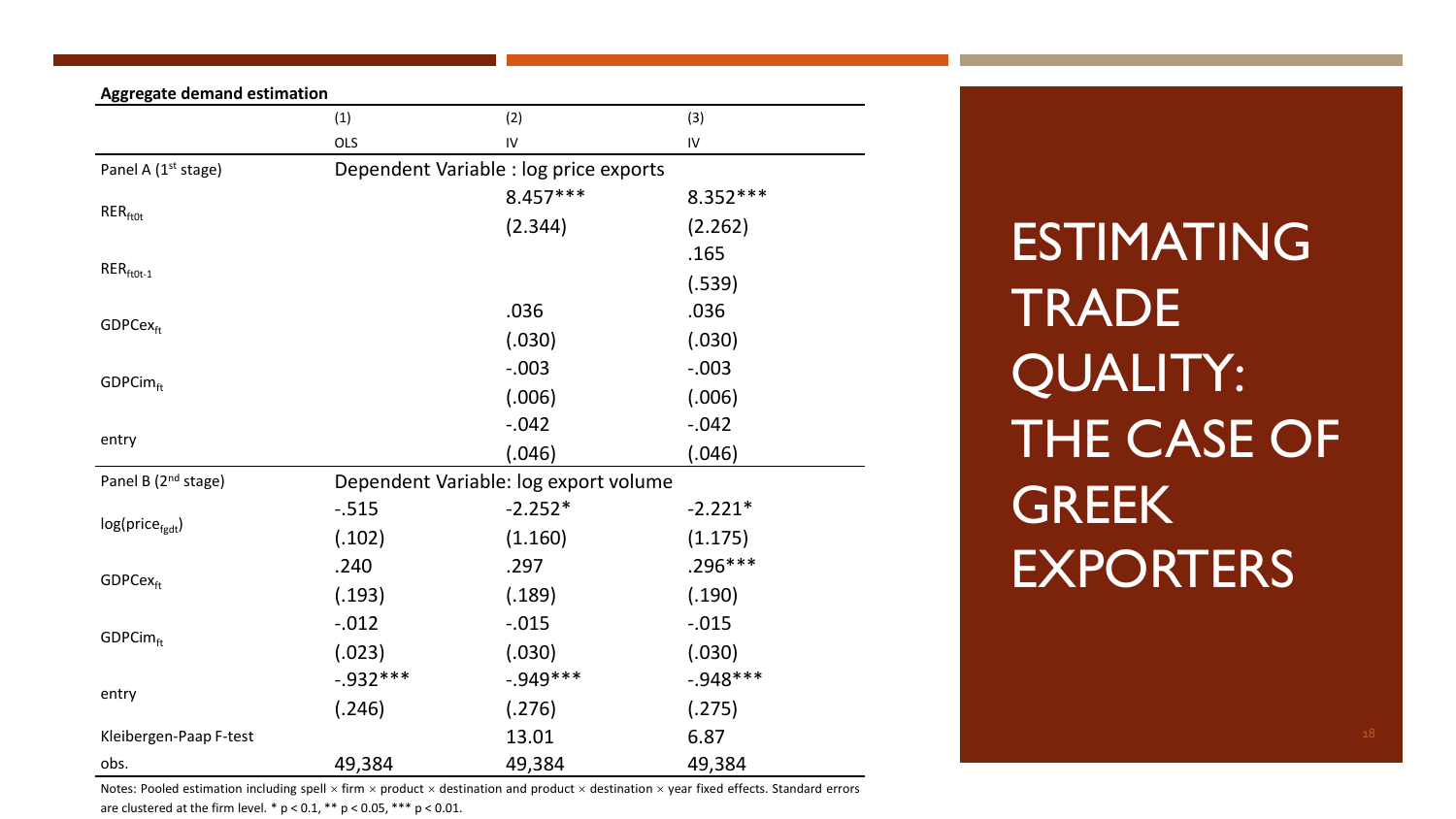| <b>Quality and innovation</b> |                       |                                             |                     |                     |  |  |
|-------------------------------|-----------------------|---------------------------------------------|---------------------|---------------------|--|--|
|                               | (1)                   | (2)                                         | (3)                 | (4)                 |  |  |
|                               |                       | Dependent Variable: quality <sub>fgdt</sub> |                     |                     |  |  |
| $R&Dexp_{ft}$                 | $5.341***$<br>(1.441) | $5.415***$<br>(1.428)                       |                     |                     |  |  |
| $R\&Dper_{ft}$                |                       |                                             | $2.048**$<br>(.818) | $2.068**$<br>(.810) |  |  |
| country f.e.                  | Yes                   | Yes                                         | Yes                 | Yes                 |  |  |
| crisis f.e.                   | <b>No</b>             | Yes                                         | <b>No</b>           | Yes                 |  |  |
| obs.                          | 166,401               | 166,401                                     | 166,380             | 166,380             |  |  |

Notes: All estimations include destination fixed effects. Standard errors are clustered at the firm  $\times$  product level. \* p < 0.1, \*\* p < 0.05, \*\*\* p < 0.01.

QUALITY AND INNOVATION: EVIDENCE FROM **GREEK EXPORTERS**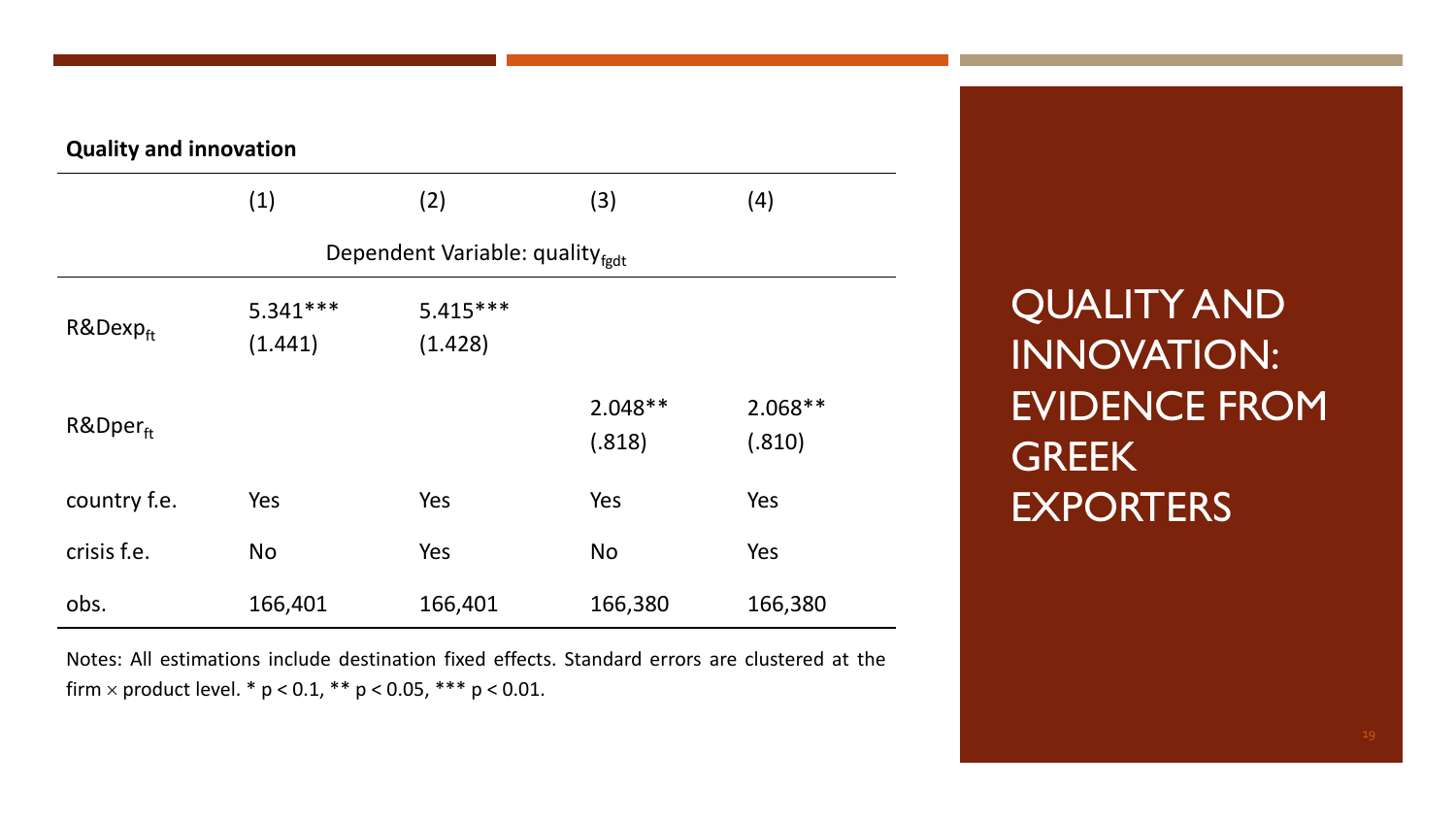#### **Quality and leverage**

|                                | (1)                             | (2)                                           | (3)        | (4)        |  |  |
|--------------------------------|---------------------------------|-----------------------------------------------|------------|------------|--|--|
|                                | <b>OLS</b>                      | <b>OLS</b>                                    | IV         | IV         |  |  |
|                                |                                 | Dependent Variable: leverage <sub>fgt-1</sub> |            |            |  |  |
|                                |                                 |                                               | $.127***$  | $.127***$  |  |  |
| mean leverage <sub>fgt-1</sub> |                                 |                                               | (.028)     | (.028)     |  |  |
|                                | Dependent Variable: qualityfgdt |                                               |            |            |  |  |
|                                | .079                            | .078                                          | $-3.679**$ | $-3.678**$ |  |  |
| $leverage_{ft-1}$              | (.113)                          | (.113)                                        | (1.640)    | (1.639)    |  |  |
| country f.e.                   | Yes                             | Yes                                           | Yes        | Yes        |  |  |
| crisis f.e.                    | No                              | Yes                                           | No         | Yes        |  |  |
| obs.                           | 76,668                          | 76,668                                        | 64,826     | 64,826     |  |  |
| Kleibergen-Paap F-test         |                                 |                                               | 19.44      | 19.43      |  |  |

Notes: All estimations include destination fixed effects. Standard errors are clustered at the firm  $\times$ product level. \* p < 0.1, \*\* p < 0.05, \*\*\* p < 0.01.

QUALITY AND **CREDIT** CONSTRAINTS: **EVIDENCE** FROM GREEK **EXPORTERS**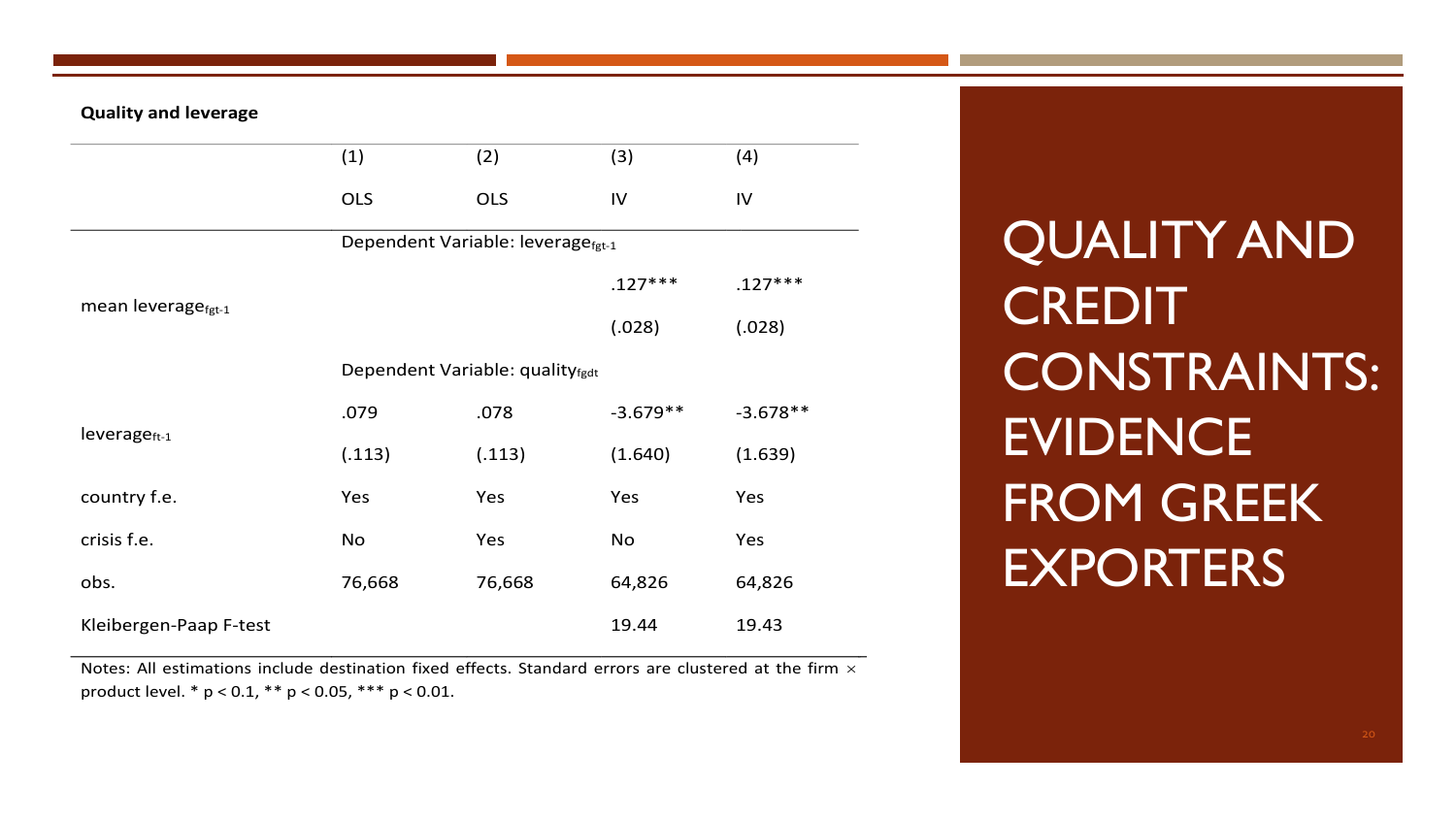#### THE CASE OF GREEK EXPORTERS

**E** two alternative innovation measures

**• three credit constraints categories** 

simple model

$$
q_{fgdt} = \beta_1 \overrightarrow{innovation}_{ft} + \overrightarrow{crisis} + \gamma_d + \varepsilon_{fgdt}
$$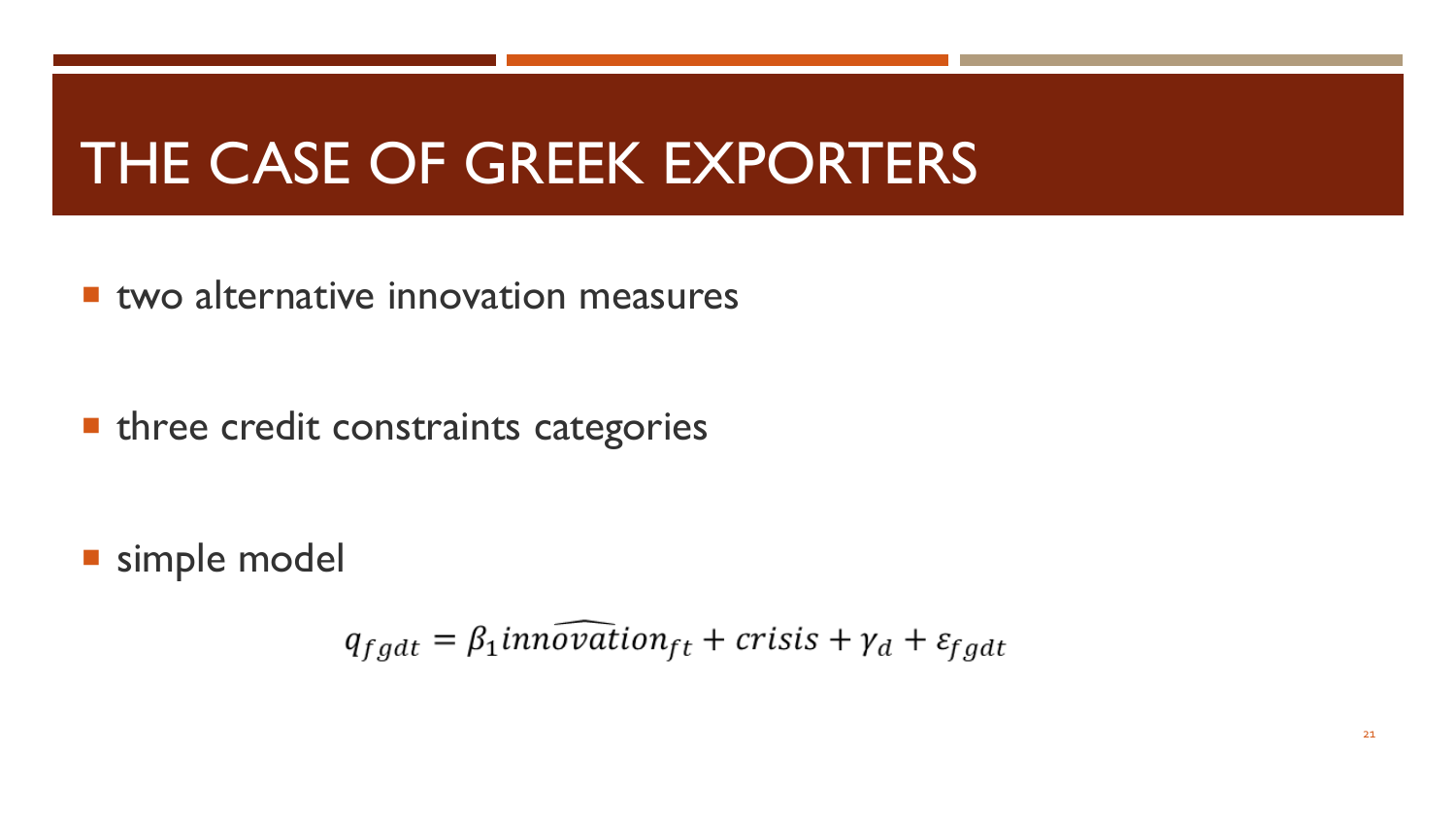|                         | aan'i ana mpotatron regressions ay mms<br>(1) | (2)                             | (3)         | (4)         |  |  |  |
|-------------------------|-----------------------------------------------|---------------------------------|-------------|-------------|--|--|--|
|                         |                                               | Dependent Variable: qualityfgdt |             |             |  |  |  |
| Low credit constraints  |                                               |                                 |             |             |  |  |  |
| $R&Dexp_{ft}$           | $7.343***$                                    | $7.428***$                      |             |             |  |  |  |
|                         | (2.471)                                       | (2.437)                         |             |             |  |  |  |
|                         |                                               |                                 | $5.971***$  | $6.068***$  |  |  |  |
| R&Dperft                |                                               |                                 | (1.609)     | (1.563)     |  |  |  |
| obs.                    | 18,720                                        | 18,720                          | 18,658      | 18,658      |  |  |  |
|                         |                                               | Medium credit constraints       |             |             |  |  |  |
|                         | 8.817***                                      | 8.738 ***                       |             |             |  |  |  |
| $R&Dexp_{ft}$           | (2.505)                                       | (2.532)                         |             |             |  |  |  |
|                         |                                               |                                 | 2.975 ***   | $2.917***$  |  |  |  |
| R&Dperft                |                                               |                                 | (.967)      | (.940)      |  |  |  |
| obs.                    | 14,640                                        | 14,640                          | 14,640      | 14,640      |  |  |  |
| High credit constraints |                                               |                                 |             |             |  |  |  |
|                         | $-7.378**$                                    | $-7.437**$                      |             |             |  |  |  |
| R&Dexpft                | (3.717)                                       | (3.726)                         |             |             |  |  |  |
|                         |                                               |                                 | $-5.745***$ | $-5.837***$ |  |  |  |
| R&Dper <sub>ft</sub>    |                                               |                                 | (2.013)     | (1.846)     |  |  |  |
| obs.                    | 11,758                                        | 11,758                          | 11,744      | 11,744      |  |  |  |
| country f.e.            | Yes                                           | Yes                             | Yes         | Yes         |  |  |  |
| crisis f.e.             | No                                            | Yes                             | No          | Yes         |  |  |  |

#### **Quality and innovation regressions by firms' level of credit constraints**

Notes: All estimations include destination fixed effects and firm  $\times$  crisis fixed effects. Standard errors are clustered at the firm  $\times$  product level.  $*$  p < 0.1,  $** p < 0.05$ ,  $*** p < 0.01$ .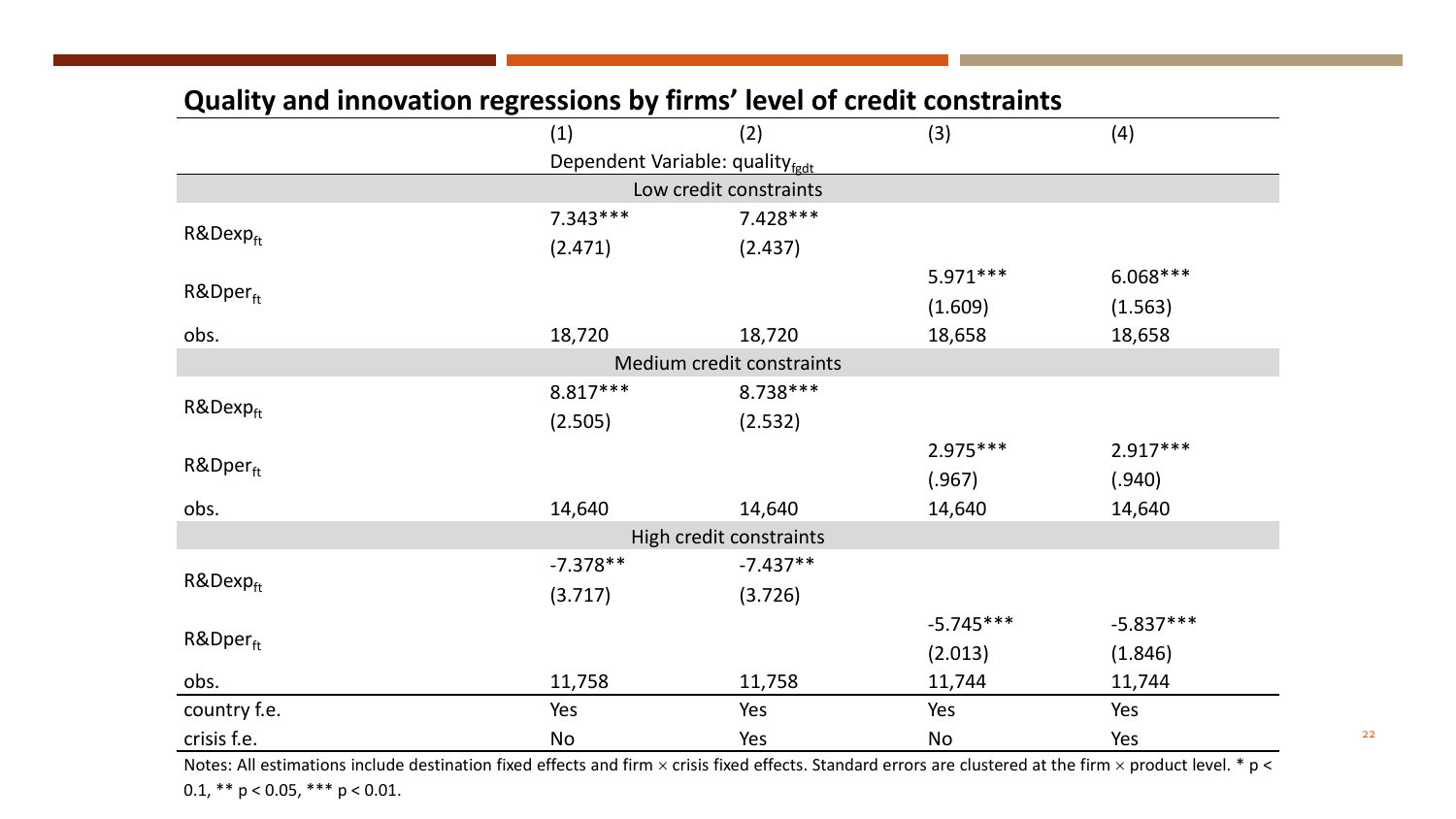| Quality, innovation, firm maturity and capital intensity, regressions by firms' level of credit constraints | (1)       | (2)        | (3)                             | (4)        | (5)        | (6)       |
|-------------------------------------------------------------------------------------------------------------|-----------|------------|---------------------------------|------------|------------|-----------|
|                                                                                                             |           |            | Dependent Variable: qualityfedt |            |            |           |
|                                                                                                             |           |            | Low credit constraints          |            |            |           |
|                                                                                                             | 7.385***  | $7.212***$ | $7.201***$                      |            |            |           |
| $R&Dexp_{ft}$                                                                                               | (2.460)   | (2.549)    | (2.559)                         |            |            |           |
|                                                                                                             |           |            |                                 | $6.059***$ | 5.890 ***  | 5.907***  |
| R&Dper <sub>ft</sub>                                                                                        |           |            |                                 | (1.555)    | (1.631)    | (1.619)   |
|                                                                                                             | .086      |            | .073                            | .085       |            | .073      |
| $log(age_{ft})$                                                                                             | (.075)    |            | (.076)                          | (.075)     |            | (.077)    |
|                                                                                                             |           | .039       | .037                            |            | $.036**$   | .033      |
| log(real assets <sub>ft-1</sub> )                                                                           |           | (.026)     | (.028)                          |            | (.065)     | (.028)    |
| obs.                                                                                                        | 18,299    | 18,601     | 18,238                          | 18,237     | 18,539     | 17,176    |
|                                                                                                             |           |            | Medium credit constraints       |            |            |           |
|                                                                                                             | 8.750 *** | 7.546***   | 7.607***                        |            |            |           |
| $R&Dexp_{ft}$                                                                                               | (2.546)   | (2.642)    | (2.642)                         |            |            |           |
|                                                                                                             |           |            |                                 | $2.707***$ | $2.145**$  | $2.034**$ |
| R&Dperft                                                                                                    |           |            |                                 | (.937)     | (.930)     | (.938)    |
|                                                                                                             | $.202***$ |            | $.162**$                        | .208***    |            | $.165***$ |
| $log(age_{ft})$                                                                                             | (.064)    |            | (.066)                          | (.064)     |            | (.066)    |
|                                                                                                             |           | $.103***$  | .089 ***                        |            | $.108***$  | .094 ***  |
| $log(real assets_{ft-1})$                                                                                   |           | (.025)     | (.027)                          |            | (.026)     | (.027)    |
| obs.                                                                                                        | 14,170    | 14,533     | 14,118                          | 14,170     | 14,533     | 14,118    |
|                                                                                                             |           |            | High credit constraints         |            |            |           |
|                                                                                                             | $-1.510$  | $-3.035$   | $-1.199$                        |            |            |           |
| R&Dexpft                                                                                                    | (4.512)   | (4.374)    | (4.535)                         |            |            |           |
|                                                                                                             |           |            |                                 | $-4.165*$  | $-4.434**$ | $-4.134*$ |
| R&Dper <sub>ft</sub>                                                                                        |           |            |                                 | (2.295)    | (2.260)    | (2.315)   |
|                                                                                                             | .008      |            | .017                            | .017       |            | .027      |
| $log(age_{ft})$                                                                                             | (.060)    |            | (.062)                          | (.060)     |            | (.062)    |
|                                                                                                             |           | $-.035$    | $-.033$                         |            | $-.033$    | $-.032$   |
| $log(real assets_{ft-1})$                                                                                   |           | (.026)     | (.028)                          |            | (.026)     | (.028)    |
| obs.                                                                                                        | 10,923    | 11,480     | 10,765                          | 10,909     | 11,466     | 10,751    |
| country f.e.                                                                                                | Yes       | Yes        | Yes                             | Yes        | Yes        | Yes       |
| crisis f.e.                                                                                                 | Yes       | Yes        | Yes                             | Yes        | Yes        | Yes       |

**ROBUSTNESS** 

Notes: All estimations include destination fixed effects and firm  $\times$  crisis fixed effects. Standard errors are clustered at the firm  $\times$  product level.  $*$ p < 0.1, \*\* p < 0.05, \*\*\* p < 0.01.